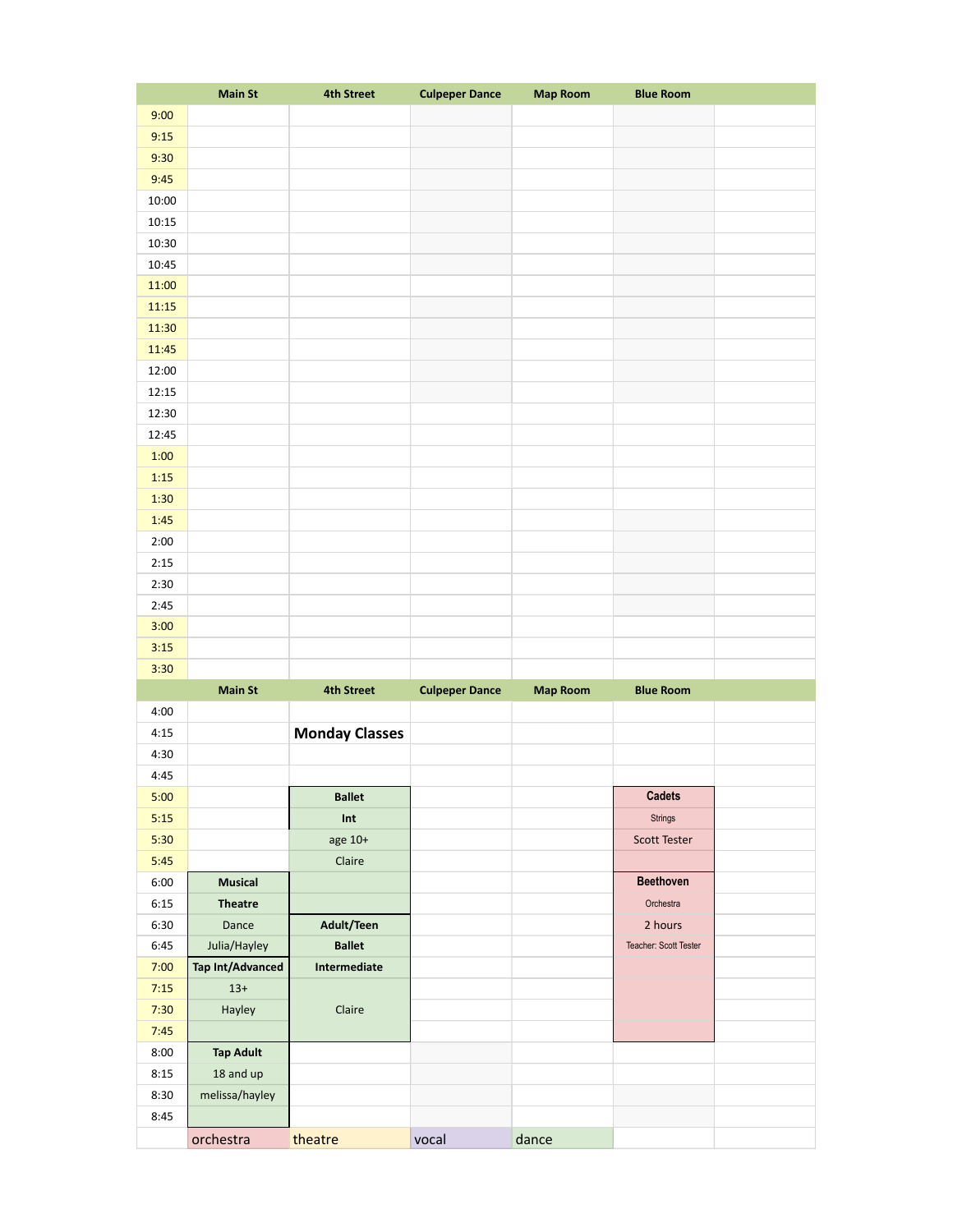|       | <b>Main St</b> | <b>4th Street</b>      | <b>Culpeper Dance</b>   | <b>Map Room</b> | <b>Blue Room</b> |  |
|-------|----------------|------------------------|-------------------------|-----------------|------------------|--|
| 9:00  |                |                        |                         |                 |                  |  |
| 9:15  |                |                        |                         |                 |                  |  |
| 9:30  |                |                        |                         |                 |                  |  |
| 9:45  |                |                        |                         |                 |                  |  |
| 10:00 |                |                        |                         |                 |                  |  |
| 10:15 |                |                        |                         |                 |                  |  |
|       |                |                        |                         |                 |                  |  |
| 10:30 |                |                        |                         |                 |                  |  |
| 10:45 |                |                        |                         |                 |                  |  |
| 11:00 |                |                        |                         |                 |                  |  |
| 11:15 |                |                        |                         |                 |                  |  |
| 11:30 |                |                        |                         |                 |                  |  |
| 11:45 |                |                        |                         |                 |                  |  |
| 12:00 |                |                        |                         |                 |                  |  |
| 12:15 |                |                        |                         |                 |                  |  |
| 12:30 |                |                        |                         |                 |                  |  |
| 12:45 |                |                        |                         |                 |                  |  |
| 1:00  |                |                        |                         |                 |                  |  |
| 1:15  |                |                        |                         |                 |                  |  |
| 1:30  |                |                        |                         |                 |                  |  |
| 1:45  |                |                        |                         |                 |                  |  |
| 2:00  |                |                        |                         |                 |                  |  |
|       |                |                        |                         |                 |                  |  |
| 2:30  |                |                        |                         |                 |                  |  |
| 2:45  |                |                        |                         |                 |                  |  |
|       |                |                        |                         |                 |                  |  |
|       |                |                        |                         |                 |                  |  |
| 3:15  |                |                        |                         |                 |                  |  |
| 3:30  |                |                        |                         |                 |                  |  |
|       | <b>Main St</b> | <b>4th Street</b>      | <b>Culpeper Dance</b>   | <b>Map Room</b> | <b>Blue Room</b> |  |
| 4:00  |                |                        |                         |                 |                  |  |
| 4:15  |                | <b>Tuesday Classes</b> |                         |                 |                  |  |
| 4:30  |                |                        |                         |                 |                  |  |
| 4:45  |                |                        |                         |                 |                  |  |
| 5:00  | <b>Hip Hop</b> |                        | <b>Beginning Guitar</b> |                 |                  |  |
| 5:15  | Level 1/2      |                        | for Veterans            |                 |                  |  |
| 5:30  | Megan          |                        | Sam                     |                 |                  |  |
| 5:45  | Combining      |                        |                         |                 |                  |  |
| 6:00  | <b>Hip Hop</b> |                        |                         |                 |                  |  |
| 6:15  | Level 3/4      |                        |                         |                 |                  |  |
| 6:30  | Megan          |                        |                         |                 |                  |  |
| 6:45  |                |                        |                         |                 |                  |  |
| 7:00  |                |                        |                         |                 |                  |  |
| 7:15  |                |                        |                         |                 |                  |  |
| 7:30  |                |                        |                         |                 |                  |  |
| 7:45  |                |                        |                         |                 |                  |  |
|       |                |                        |                         |                 |                  |  |
| 8:00  |                |                        |                         |                 |                  |  |
| 8:15  |                |                        |                         |                 |                  |  |
|       | orchestra      | theatre                | vocal                   | dance           |                  |  |
|       |                |                        |                         |                 |                  |  |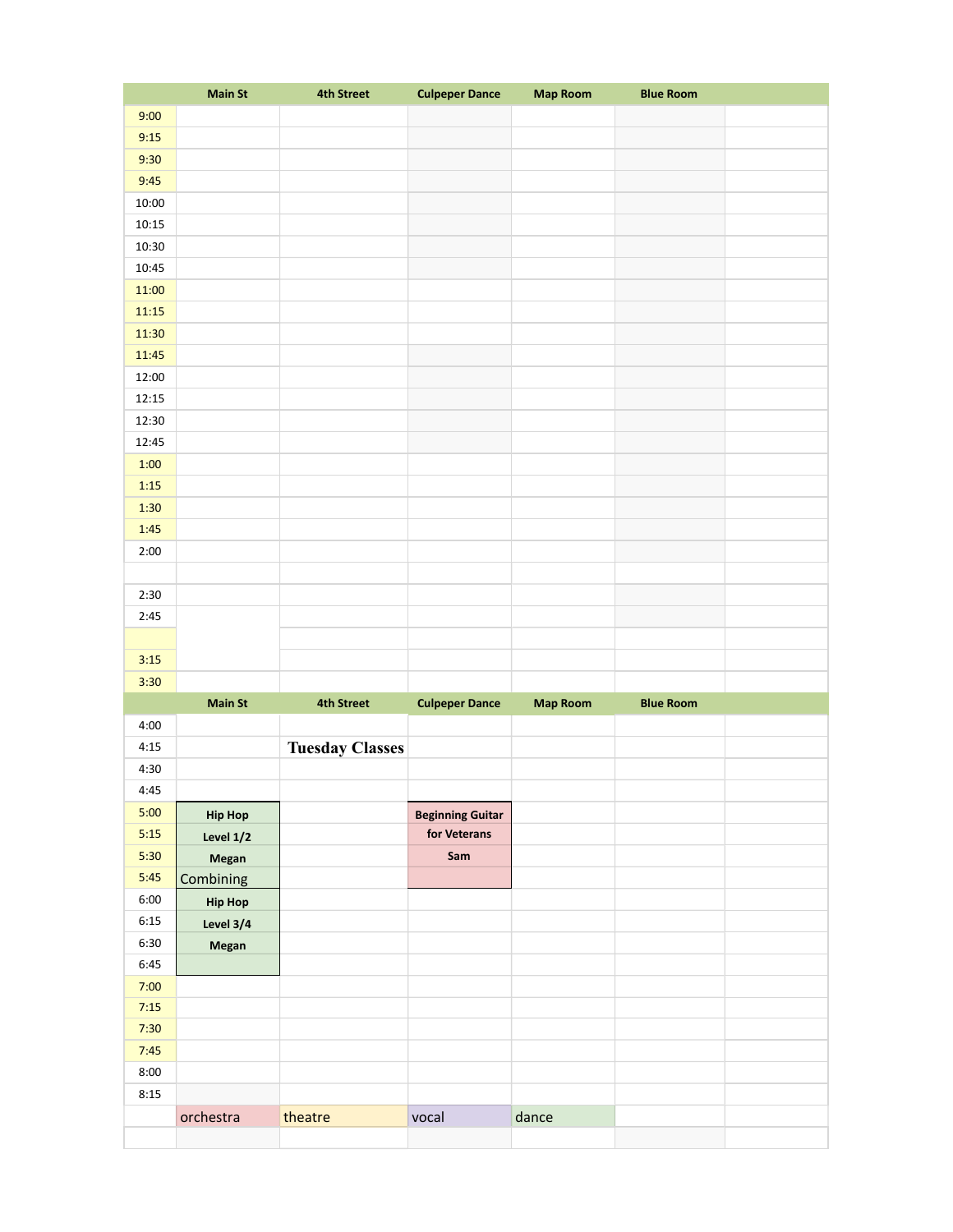|       | <b>Main St</b> | <b>4th Street</b>           | <b>Culpeper Dance</b> | <b>Map Room</b>          | <b>Blue Room</b> |  |
|-------|----------------|-----------------------------|-----------------------|--------------------------|------------------|--|
| 10:00 |                |                             |                       |                          |                  |  |
| 10:15 |                |                             |                       |                          |                  |  |
| 10:30 | Wednesday      |                             |                       |                          |                  |  |
| 10:45 |                |                             |                       |                          |                  |  |
| 11:00 |                |                             |                       |                          |                  |  |
| 11:15 |                |                             |                       |                          |                  |  |
| 11:30 |                |                             |                       |                          |                  |  |
| 11:45 |                |                             |                       |                          |                  |  |
| 12:00 |                |                             |                       |                          |                  |  |
| 12:15 |                |                             |                       |                          |                  |  |
| 12:30 |                |                             |                       |                          |                  |  |
| 12:45 |                |                             |                       |                          |                  |  |
| 1:00  |                |                             |                       |                          |                  |  |
| 1:15  |                |                             |                       |                          |                  |  |
| 1:30  |                |                             |                       |                          |                  |  |
| 1:45  |                |                             |                       |                          |                  |  |
| 2:00  |                |                             |                       |                          |                  |  |
| 2:15  |                |                             |                       |                          |                  |  |
| 2:30  |                |                             |                       |                          |                  |  |
| 2:45  |                |                             |                       |                          |                  |  |
| 3:00  |                |                             |                       |                          |                  |  |
| 3:15  |                |                             |                       |                          |                  |  |
|       |                |                             |                       |                          |                  |  |
|       |                |                             |                       |                          |                  |  |
|       | <b>Main St</b> | <b>4th Street</b>           | <b>Culpeper Dance</b> | <b>Map Room</b>          | <b>Blue Room</b> |  |
| 3:30  |                | Conditioning                |                       |                          |                  |  |
| 3:45  |                | Class for                   |                       |                          |                  |  |
| 4:00  |                | <b>Dancers</b>              |                       | <b>Wednesday Classes</b> |                  |  |
| 4:15  |                | Georgia                     |                       |                          |                  |  |
| 4:30  |                | <b>Pre-Ballet</b>           |                       |                          |                  |  |
| 4:45  |                | Georgia                     |                       |                          |                  |  |
| 5:00  |                |                             |                       |                          |                  |  |
| 5:15  |                |                             |                       |                          |                  |  |
| 5:30  |                | <b>Ballet</b>               |                       |                          |                  |  |
| 5:45  |                | Int                         |                       |                          |                  |  |
| 6:00  |                | age 10+                     |                       |                          |                  |  |
| 6:15  |                | Georgia                     |                       |                          |                  |  |
| 6:30  |                |                             |                       |                          |                  |  |
| 6:45  |                |                             |                       |                          |                  |  |
| 7:00  |                | Adult/Teen                  |                       |                          |                  |  |
| 7:15  |                | <b>Ballet</b>               |                       |                          |                  |  |
| 7:30  |                | $\ensuremath{\mathsf{Int}}$ |                       |                          |                  |  |
| 7:45  |                |                             |                       |                          |                  |  |
| 8:00  |                | Claire                      |                       |                          |                  |  |
| 8:15  |                |                             |                       |                          |                  |  |
| 8:30  |                |                             |                       |                          |                  |  |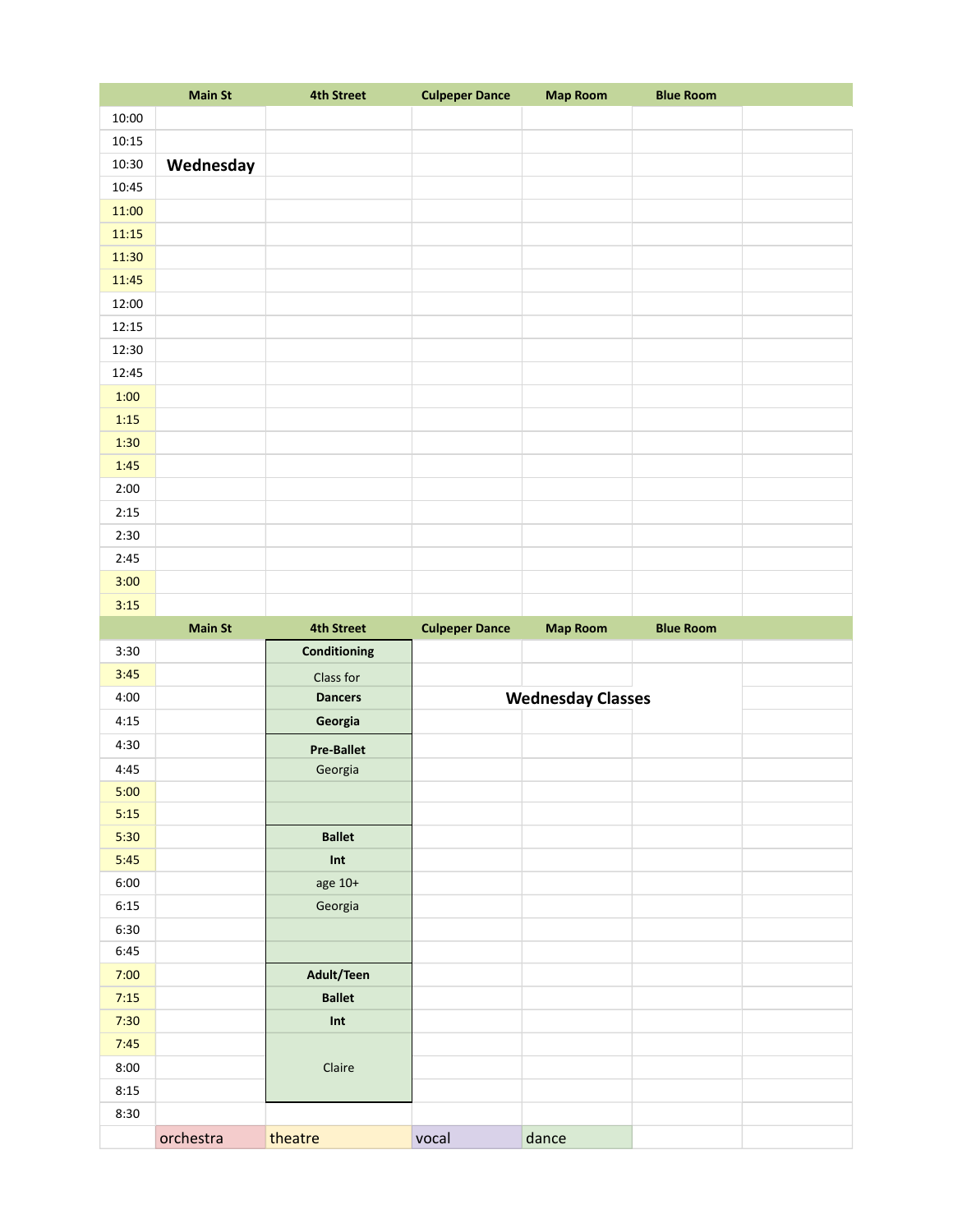| ${\sf m}$ | <b>Main St</b>       | <b>4th Street</b>       | <b>Culpeper Dance</b> | <b>Map Room</b> | <b>Blue Room</b> |  |
|-----------|----------------------|-------------------------|-----------------------|-----------------|------------------|--|
| 10:00     |                      |                         |                       |                 |                  |  |
| 10:15     |                      |                         |                       |                 |                  |  |
| 10:30     |                      |                         |                       |                 |                  |  |
| 10:45     |                      |                         |                       |                 |                  |  |
| 11:00     |                      |                         |                       |                 |                  |  |
| 11:15     |                      |                         |                       |                 |                  |  |
| 11:30     |                      |                         |                       |                 |                  |  |
| 11:45     |                      |                         |                       |                 |                  |  |
| 12:00     |                      |                         |                       |                 |                  |  |
| 12:15     |                      |                         |                       |                 |                  |  |
| 12:30     |                      |                         |                       |                 |                  |  |
| 12:45     |                      |                         |                       |                 |                  |  |
| 1:00      |                      |                         |                       |                 |                  |  |
| 1:15      |                      |                         |                       |                 |                  |  |
| 1:30      |                      |                         |                       |                 |                  |  |
| 1:45      |                      |                         |                       |                 |                  |  |
| 2:00      |                      |                         |                       |                 |                  |  |
| 2:15      |                      |                         |                       |                 |                  |  |
| 2:30      |                      | <b>Thursday Classes</b> |                       |                 |                  |  |
| 2:45      |                      |                         |                       |                 |                  |  |
|           | <b>Main St</b>       | <b>4th Street</b>       | <b>Culpeper Dance</b> | <b>Map Room</b> | <b>Blue Room</b> |  |
| 3:15      |                      |                         |                       |                 |                  |  |
| 3:30      |                      | <b>Ballet Beg</b>       |                       |                 |                  |  |
| 3:45      |                      | Age 5-6                 |                       |                 |                  |  |
| 4:00      |                      | Julia                   |                       |                 |                  |  |
| 4:15      |                      |                         |                       |                 |                  |  |
| 4:30      |                      | <b>Ballet Beg</b>       |                       |                 |                  |  |
| 4:45      |                      | Age 7-9                 |                       |                 |                  |  |
| 5:00      |                      | Julia                   |                       |                 |                  |  |
| 5:15      |                      |                         |                       |                 |                  |  |
| 5:30      |                      |                         |                       |                 |                  |  |
| 5:45      | <b>Tap Beginning</b> |                         |                       |                 |                  |  |
| 6:00      | age 6-9              |                         |                       |                 |                  |  |
| 6:15      | Melissa              |                         |                       |                 |                  |  |
| 6:30      |                      |                         |                       |                 |                  |  |
| 6:45      |                      |                         |                       |                 |                  |  |
| 7:00      |                      |                         |                       |                 |                  |  |
| 7:15      |                      |                         |                       |                 |                  |  |
| 7:30      |                      |                         |                       |                 |                  |  |
| 7:45      |                      |                         |                       |                 |                  |  |
| 8:00      |                      |                         |                       |                 |                  |  |
| 8:15      |                      |                         |                       |                 |                  |  |
|           |                      |                         |                       |                 |                  |  |
|           | orchestra            | theatre                 | vocal                 | dance           |                  |  |